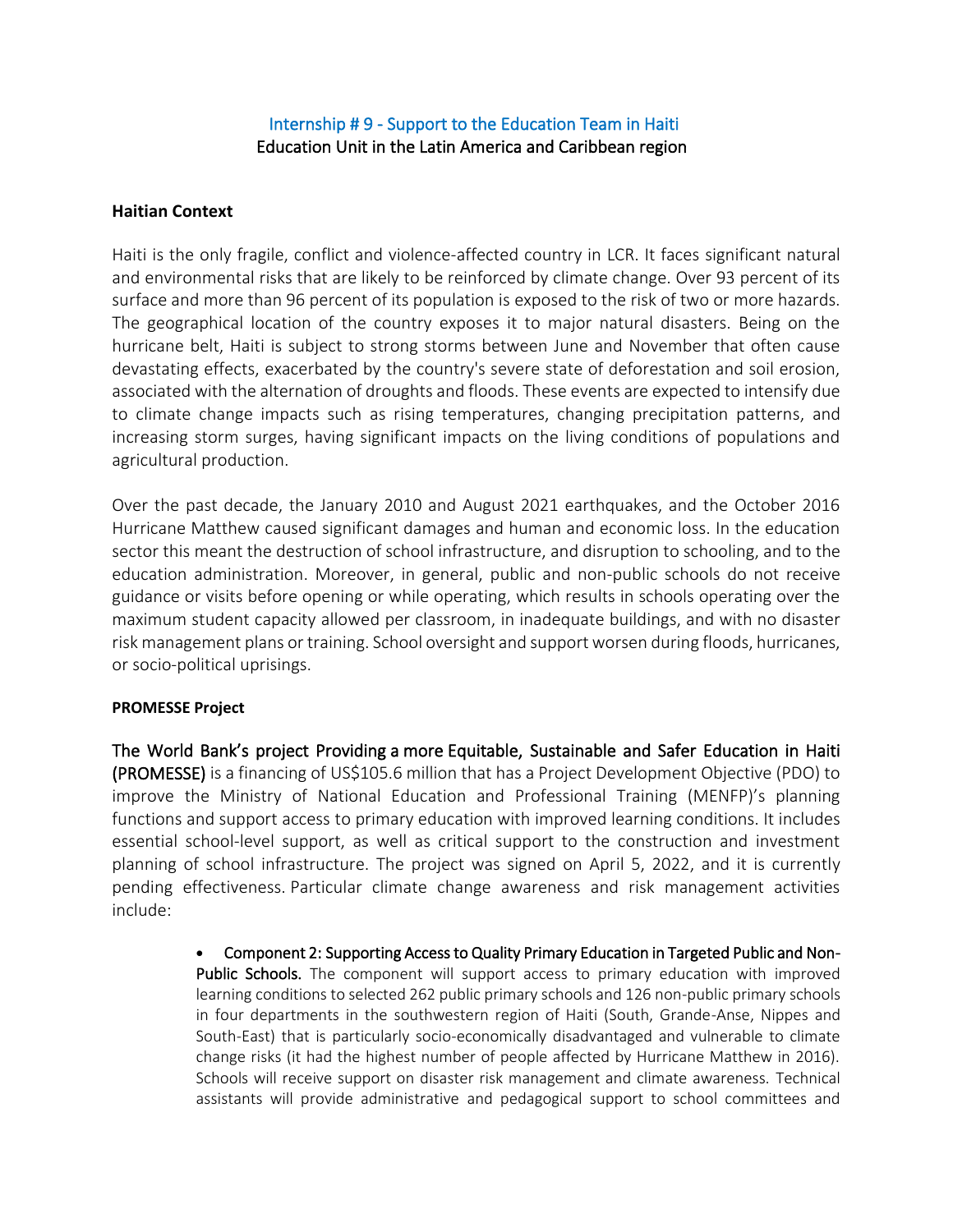directors to implement disaster risk management; and teachers and school staff will receive a training on disaster preparedness, risk management, and climate awareness. This training will be informed by the information to be collected on the earthquake and climate vulnerability status of school infrastructure.

• Component 3: Increasing Availability of Safe School Infrastructure. This component will support the availability of safe, climate resilient, and gender-sensitive school infrastructure for improved learning conditions by financing the construction and rehabilitation of about 350 classrooms in about 40 public primary schools in departments directly affected by the August 2021 earthquake and strengthening MENFP technical and financial planning for school infrastructure.

#### Duties and Accountabilities

The Education LCR team working in Haiti is seeking to recruit an intern to support the climate change awareness and risk management activities involved in the implementation of the PROMESSE project in Haiti described above. The intern will work with the World Bank team, the Project Implementation Unit (PIU), and the Haitian government in the development of the following particular tasks:

- Undertake data collection and analysis of documents that will be useful in the preparation of climate vulnerability status of school infrastructure.
- Draft inputs for project documents based on findings from data collection and analysis undertaken.
- Conduct research and support the team members working on the development of trainings for teachers and school staff on disaster preparedness, risk management, and climate awareness.
- Follow up on the work of technical assistants on the provision of support to school committees and directors to implement disaster risk management.
- Support the team members working on school construction and rehabilitation activities, so as to ensure school infrastructure meet climate resilience norms.
- Liaise and support the World Bank's Environment and Social Standards (ESS) team working in the PROMESSE project to support meeting ESS standards.
- Contribute to the preparation of succinct briefs, PPTs, and other communication materials.
- Participate in online meetings with World Bank team, the Project Implementation Unit (PIU), and the Haitian government.
- Take notes of meetings and support with the production of minutes, briefs, and follow ups.
- Coordinate with other stakeholders, such as development partners, NGOs, and contractors in the development of the above tasks.
- Ad hoc activities as the need arises.